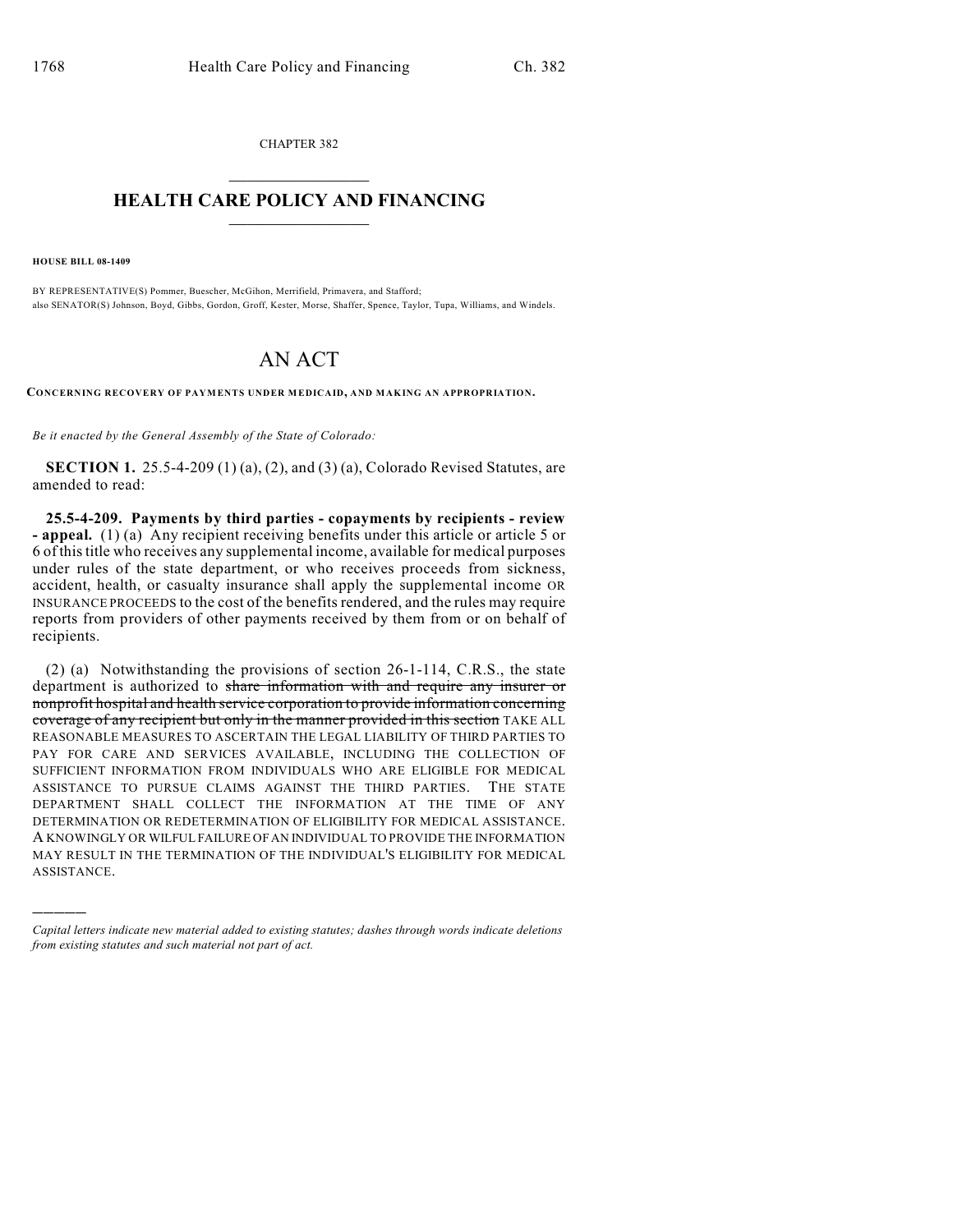(b) In order to determine if applicants for or recipients of medical assistance have coverages, the state department may provide to such insurer or nonprofit hospital and health service corporation a list of social security numbers identifying these applicants or recipients and may require them to provide a written computerized match disclosing any coverages for individuals adequately identified on such list. The requirement to run such computerized match shall apply only to information which is entered in the insurer's or nonprofit hospital and health service corporation's data processing system on the date the match is run and shall not require such insurer or corporation to change its data or make new entries for the purpose of comparing identifying information. A THIRD PARTY, AS A CONDITION OF DOING BUSINESS IN THE STATE, SHALL:

(I) (A) PROVIDE ON A MONTHLY BASIS TO THE STATE DEPARTMENT OR ITS BUSINESS ASSOCIATE ELIGIBILITY RECORDS IDENTIFYING ALL PERSONS COVERED BY THE THIRD PARTY IN A MANNER PRESCRIBED BY RULE TO ALLOW THE STATE DEPARTMENT OR ITS BUSINESS ASSOCIATE TO PERFORM AN ANALYSIS AND DETERMINE WHICH PERSONS ARE ELIGIBLE FOR MEDICAL ASSISTANCE;

(B) THE ELIGIBILITY RECORD DATA ELEMENTS PROVIDED BY THE THIRD PARTY SHALL BE THE MINIMUM NECESSARY TO ACHIEVE A SATISFACTORY DATA MATCH. THE THIRD PARTY SHALL PROVIDE, UPON REQUEST OF THE STATE DEPARTMENT OR ITS BUSINESS ASSOCIATE, ADDITIONAL DATA ELEMENTS AS NEEDED TO CONFIRM ELIGIBILITY MATCHES AS DETERMINED BY THE INITIAL ANALYSIS, INCLUDING, BUT NOT LIMITED TO, THE NAME, ADDRESS, AND IDENTIFYING NUMBER OF THE THIRD PARTY'S PLAN.

(II) ACCEPT THE STATE'S RIGHT OF RECOVERY AND THE ASSIGNMENT TO THE STATE OF ANY RIGHT OF AN INDIVIDUAL OR OTHER ENTITY TO PAYMENT FROM THE THIRD PARTY FOR AN ITEM OR SERVICE FOR WHICH PAYMENT HAS BEEN MADE UNDER THE MEDICAL ASSISTANCE PLAN TO THE EXTENT THAT SUCH SERVICE IS COVERED BY THE THIRD PARTY;

(III) RESPOND TO ANY INQUIRY BY THE STATE REGARDING A CLAIM FOR PAYMENT FOR ANY HEALTH CARE ITEM OR SERVICE THAT IS SUBMITTED NOT LATER THAN THREE YEARS AFTER THE DATE OF THE PROVISION OF THE HEALTH CARE ITEM OR SERVICE; AND

(IV) AGREE NOT TO DENY A CLAIM SUBMITTED BY THE STATE SOLELY ON THE BASIS OF THE DATE OF SUBMISSION OF THE CLAIM, THE TYPE OR FORMAT OF THE CLAIM FORM, OR A FAILURE TO PRESENT PROPER DOCUMENTATION AT THE POINT-OF-SALE THAT IS THE BASIS OF THE CLAIM, IF:

(A) THE CLAIM IS SUBMITTED BY THE STATE WITHIN THE THREE-YEAR PERIOD BEGINNING ON THE DATE THAT THE ITEM OR SERVICE IS FURNISHED; AND

(B) ANY ACTION BY THE STATE TO ENFORCE ITS RIGHTS WITH RESPECT TO THE CLAIM IS COMMENCED WITHIN SIX YEARS AFTER THE STATE'S SUBMISSION OF THE CLAIM.

(c) The cost to such insurer or corporation A THIRD PARTY of providing such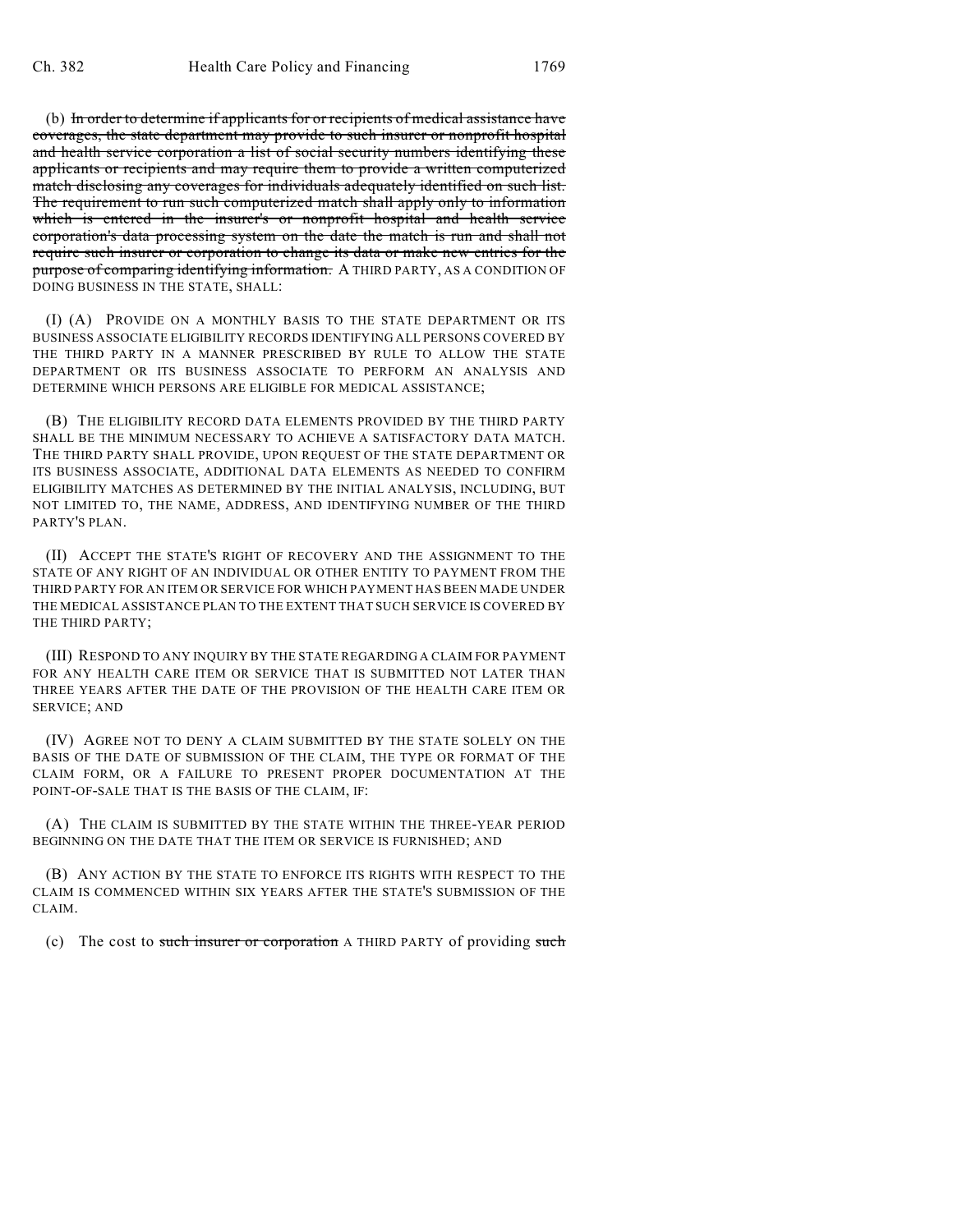computerized match DATA, INCLUDING ELIGIBILITY RECORDS, shall be borne by the state department.

(d) No such insurer or corporation which A THIRD PARTY THAT provides data required by the state department, whether confidential or not, shall NOT be held liable for the provision of such data to the state department or for any use made thereof.

(e) (I) For the fiscal year beginning July 1, 1984, and thereafter, all funds expended by the state department to pay the cost of providing such computerized matches shall be subject to an annual appropriation by the general assembly. THE STATE DEPARTMENT'S BUSINESS ASSOCIATE SHALL NOT USE, TRANSFER, EXTRACT, COPY, REVISE, OR STORE ANY DATA REQUIRED TO BE PROVIDED TO THE STATE DEPARTMENT AND ITS BUSINESS ASSOCIATE, INCLUDING THE ELIGIBILITY RECORDS, SOCIAL SECURITY NUMBERS, COVERAGE, NATURE OF COVERAGE, PERIOD PROVIDED, OR ANY OTHER DATA ELEMENTS, FOR PURPOSES OTHER THAN:

(A) THE IDENTIFICATION OF PERSONS ELIGIBLE TO RECEIVE MEDICAL ASSISTANCE, AS DEFINED BY SECTION 25.5-1-103 (5);

(B) COST AVOIDANCE;

(C) THE REMUNERATION OF THE STATE DEPARTMENT FOR SERVICES PROVIDED OR PAID FOR;

(D) ANY RECORD RETENTION REQUIREMENTS;

(E) AUDIT REQUIREMENTS; AND

(F) PURPOSES RELATED TO LITIGATION AND TESTIMONY.

(II) THE STATE DEPARTMENT'S BUSINESS ASSOCIATE SHALL DESTROY ALL DATA ONCE THE FUNCTIONS SPECIFIED IN SUBPARAGRAPH (I) OF THIS PARAGRAPH (e) HAVE BEEN ACCOMPLISHED.

 $(f)$  (I) The state department may expend funds appropriated pursuant to paragraph (e) of this subsection (2) in an amount not to exceed the amount of annualized general fund savings that result from payment by third parties specifically due to disclosure of coverages pursuant to this section. A COLORADO RESIDENT SHALL HAVE A PRIVATE RIGHT OF ACTION AGAINST THE STATE DEPARTMENT'S BUSINESS ASSOCIATE IF THE BUSINESS ASSOCIATE NEGLIGENTLY USES THE DATA SPECIFIED IN PARAGRAPH (e) OF THIS SUBSECTION (2) FOR PURPOSES OTHER THAN THOSE STATED IN PARAGRAPH (e) OF THIS SUBSECTION (2). THE RIGHT OF ACTION SHALL BE ENFORCEABLE IN THE COURTS OF COLORADO AND LIMITED TO THE ACTUAL DAMAGES INCURRED BY THE INDIVIDUAL BRINGING THE ACTION.

(II) A THIRD PARTY MAY BRING AN ACTION ON BEHALF OF A COLORADO RESIDENT FOR INJUNCTIVE RELIEF AGAINST THE STATE DEPARTMENT'S BUSINESS ASSOCIATE TO PREVENT THE BUSINESS ASSOCIATE FROM INTENTIONALLY USING THE DATA FOR PURPOSES OTHER THAN THOSE SPECIFIED IN PARAGRAPH (e) OF THIS SUBSECTION (2).